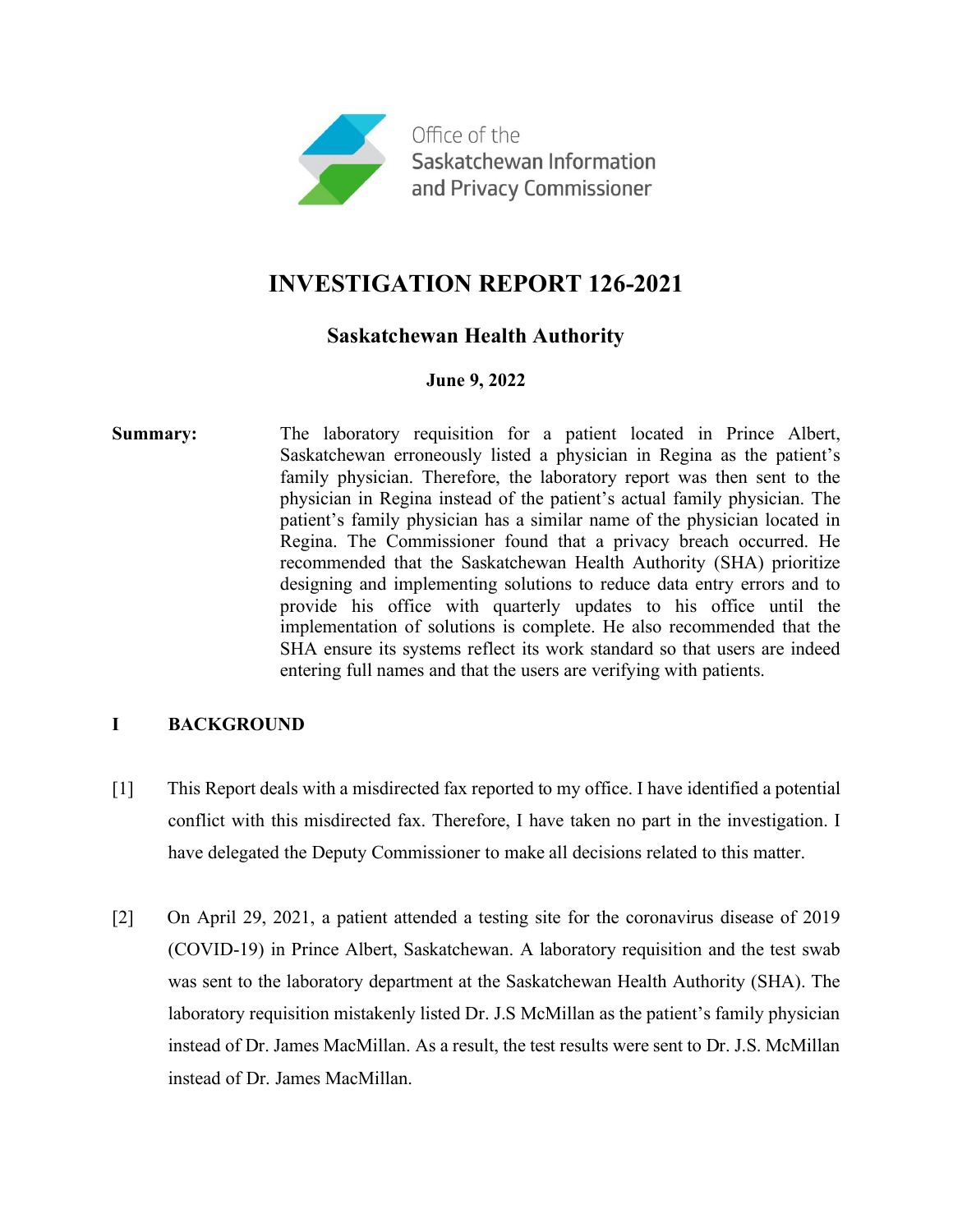- [3] On May 11, 2021, my office learned of this error.
- [4] On May 12, 2021, my office notified the SHA that it would be undertaking an investigation.

#### **II DISCUSSION OF THE ISSUES**

#### **1. Do I have jurisdiction?**

- [5] *The Health Information Protection Act* (HIPA) is engaged when three elements are present: (1) personal health information, (2) a trustee, and (3) the personal health information is in the custody or control of the trustee.
- [6] First, personal health information is defined by section 2(m) of HIPA, which provides:

**2** In this Act:

...

(m) **"personal health information"** means, with respect to an individual, whether living or deceased:

(i) information with respect to the physical or mental health of the individual;

(ii) information with respect to any health service provided to the individual;

(iii) information with respect to the donation by the individual of any body part or any bodily substance of the individual or information derived from the testing or examination of a body part or bodily substance of the individual;

- (iv) information that is collected:
	- (A) in the course of providing health services to the individual; or
	- (B) incidentally to the provision of health services to the individual; or

(v) registration information;

- [7] Based on a review of the laboratory results, I find that there is the personal health information of an individual involved as defined by section 2(m) of HIPA.
- [8] Second, "trustee" is defined by section  $2(t)(ii)$  of HIPA, which provides: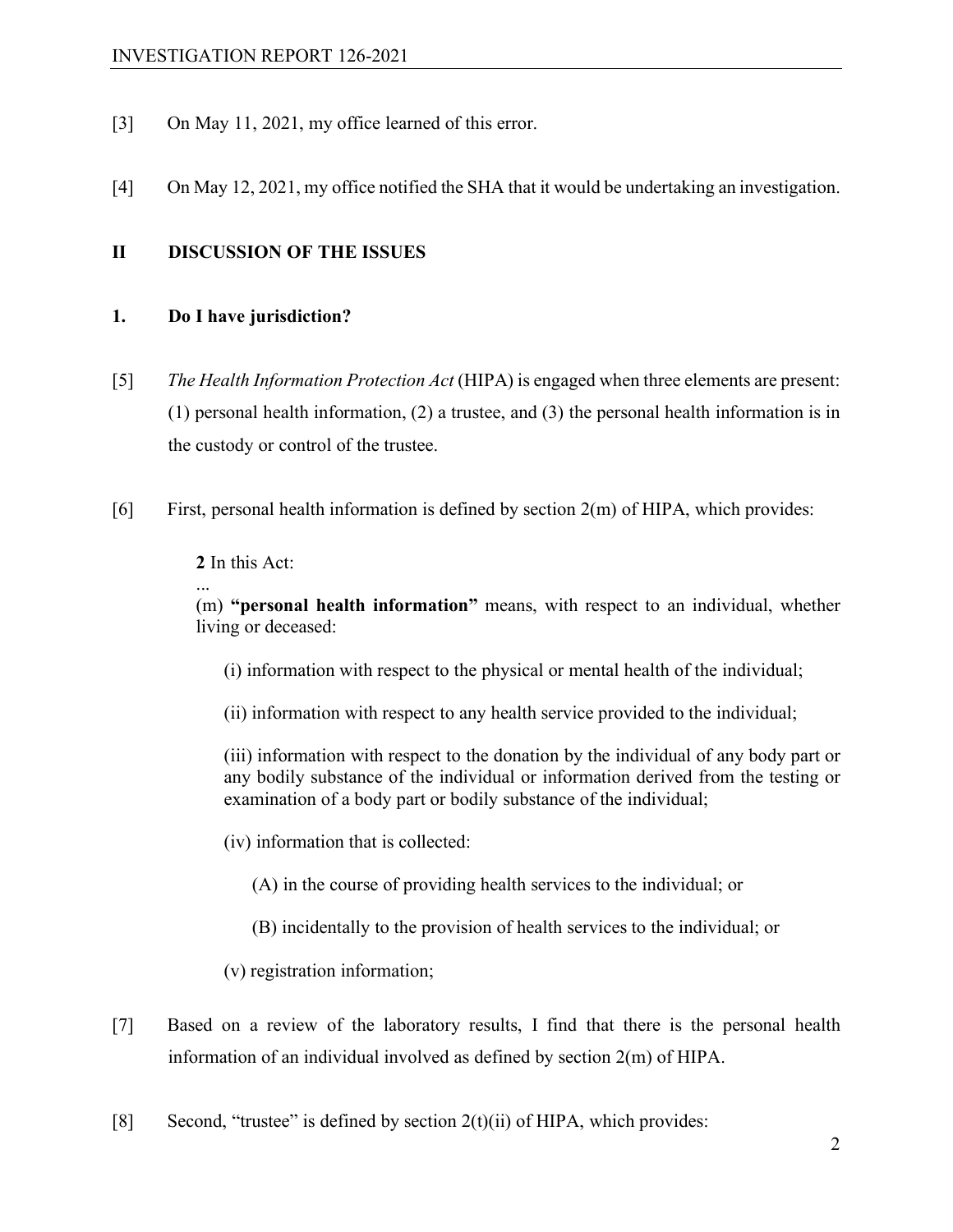**2** In this Act:

...

... (t) **"trustee"** means any of the following that have custody or control of personal health information:

(ii) the provincial health authority or a health care organization;

- [9] The laboratory report originated from a laboratory department at St. Paul's Hospital in Saskatoon which is a facility of the SHA. I find that the SHA qualifies as a trustee as defined by section  $2(t)(ii)$  of HIPA.
- [10] Third, I must determine if the personal health information is in the custody or control of the SHA.
- [11] Since the laboratory report originated from the SHA to Dr. J.S. McMillan through the Laboratory Information System, I find that the SHA had custody or control over the personal health information.
- [12] Based on the above, I find that HIPA is engaged and that I have jurisdiction to investigate this matter.

#### **2. Did a privacy breach occur?**

- [13] A privacy breach occurs when personal health information is collected, used and/or disclosed in a way that is not authorized by HIPA.
- [14] The term "disclosure" means the sharing of personal health information with a separate entity that is not a division or a branch of the trustee organization. Before disclosing personal health information, a trustee should ensure it has authority to do so under HIPA.
- [15] In this case, the SHA erroneously sent the laboratory report to Dr J.S. McMillan instead of Dr. James MacMillan. This would constitute an unauthorized disclosure. Therefore, I find that a privacy breach has occurred.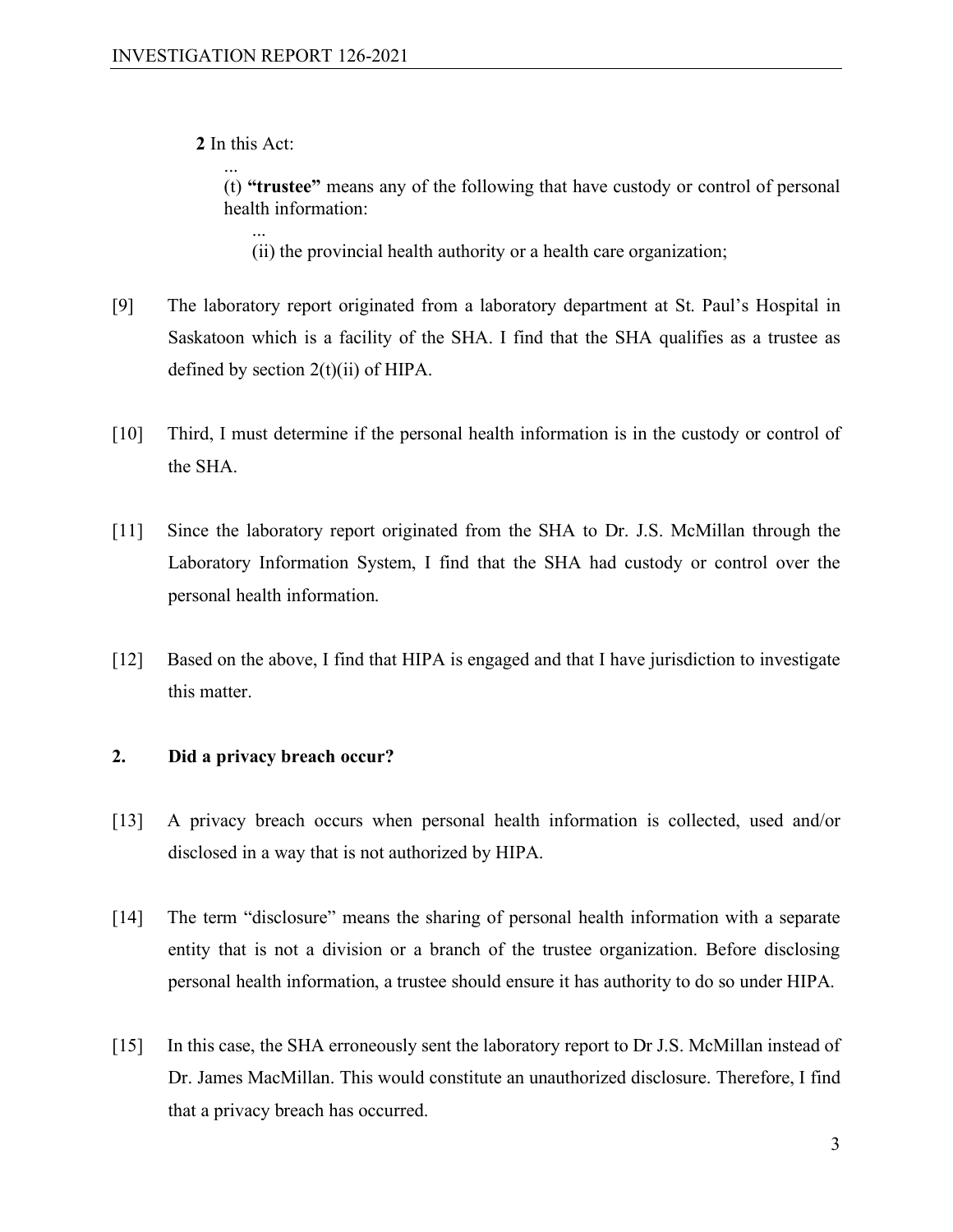## **3. Did the SHA respond to this privacy breach appropriately?**

- [16] In my office's resource, *[Privacy Breach Guidelines for Trustees](https://oipc.sk.ca/resources/resource-directory/privacy-breach-guidelines-for-trustees/)* (updated September 2021) (Privacy Breach Guidelines), my office recommends four steps to be taken when a trustee discovers a privacy breach. The four steps are:
	- 1. Contain the breach
	- 2. Notify affected individuals
	- 3. Investigate the breach
	- 4. Prevent future breaches
- [17] Below is an analysis to determine if the SHA responded appropriately to the privacy breach based on the four steps.

## *Contain the breach*

- [18] To contain a breach is to ensure the personal health information is no longer at risk. This may involve:
	- stopping the unauthorized practice
	- recovering the records
	- shutting down the system that was breached
	- revoking access to personal health information
	- correcting weaknesses in physical security
- [19] Earlier this year, my office issued [Investigation Report 045-2021 et al.](https://oipc.sk.ca/assets/hipa-investigation_045-2021.pdf) that covered many misdirected fax cases where Dr. J.S. McMillan was mistaken for Dr. James MacMillan. Dr. J.S. McMillan had confirmed with my office that his office had destroyed copies of the misdirected faxes after reporting the matter to my office. Therefore, I find that the privacy breach has been contained.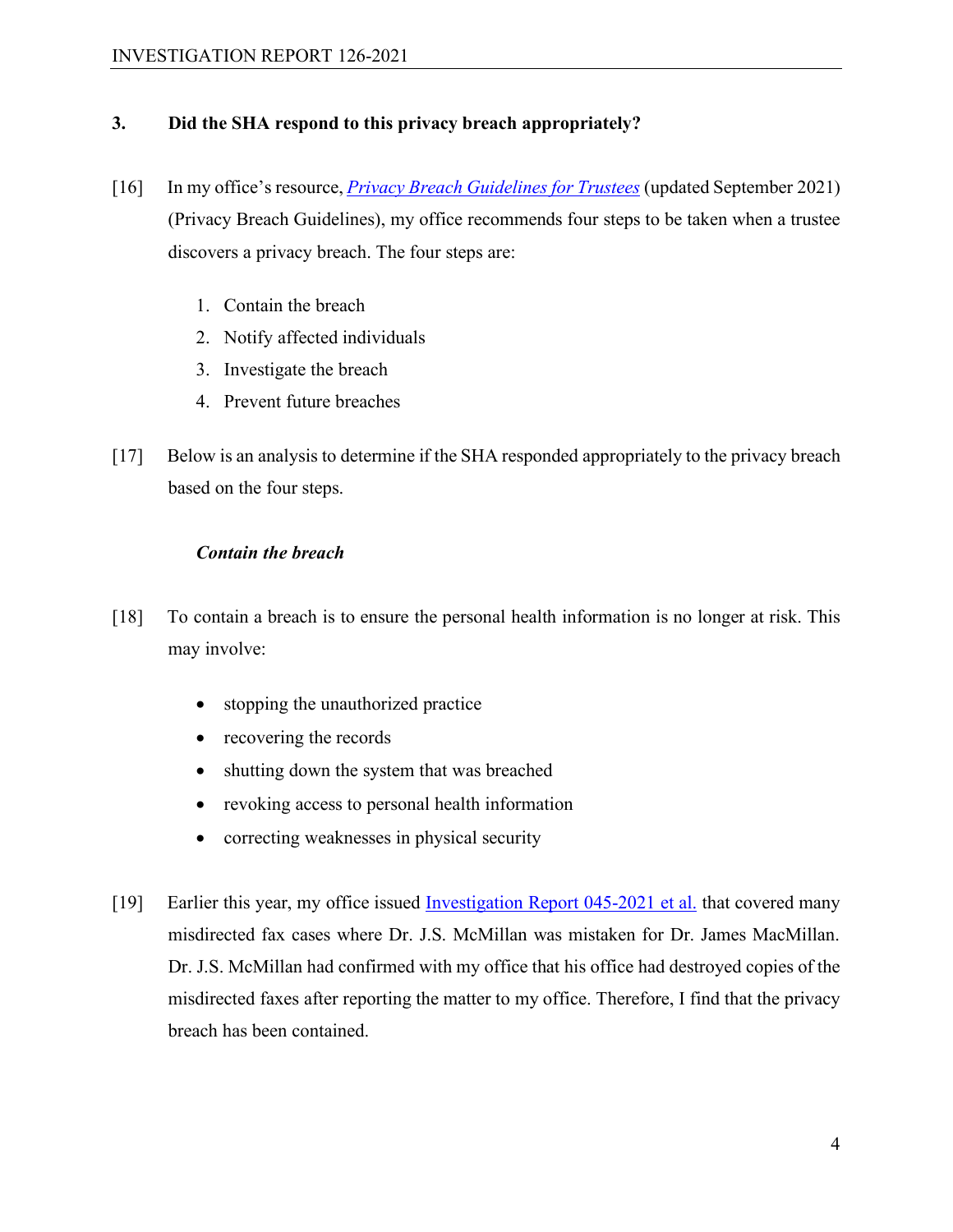#### *Notification*

- [20] Notifying individuals affected by the breach should occur as soon as possible after key facts about the breach have been established. It is best to contact affected individuals directly, such as by telephone, letter or in person. However, there may be circumstances where it is not possible and an indirect method is necessary or more practical. Such situations would include where contact information is unknown or where there are a large number of affected individuals. An indirect method of notification could include a notice on a website, posted notices, media advisories, and advertisements. It is important to ensure the breach is not compounded when using indirect notification. An effective notification should include the following:
	- a description of the breach (a general description of what happened)
	- a detailed description of the personal information or personal health information involved (e.g. name, credit card numbers, medical records, financial information, etc.)
	- a description of possible types of harm that may come to them as a result of the privacy breach
	- steps taken and planned to mitigate the harm and to prevent future breaches
	- if necessary, advice on actions the individual can take to further mitigate the risk of harm and protect themselves (e.g. how to contact credit reporting agencies, how to change a health services number or driver's license number, etc.)
	- contact information of an individual within your organization who can answer questions and provide further information
	- a notice that individuals have a right to complain to my office (provide contact information)
	- recognition of the impacts of the breach on affected individuals and, an apology.

(Privacy Breach Guidelines, p. 4)

[21] In this case, the SHA notified the affected individual by telephone on May 14, 2021, to inform them of the misdirected fax. The patient confirmed that Dr. James MacMillan was the correct physician and also confirmed that they received the test results. Based on the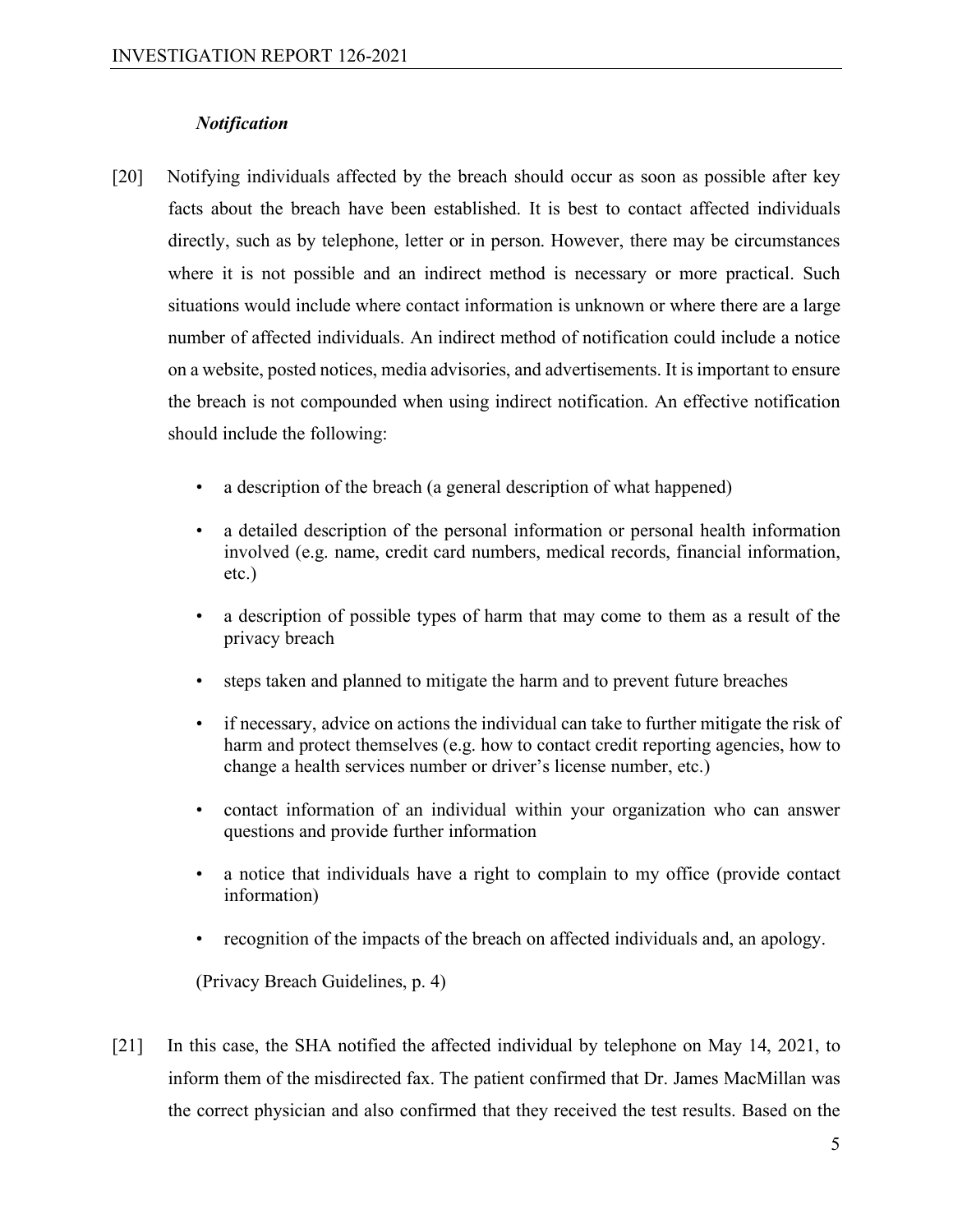submission from the SHA, it is not clear that the SHA's phone call to the affected individual included important elements of what makes an effective notification, including advising the affected individual they have a right to complain to my office. I find that the SHA has made efforts to notify the affected individual of the privacy breach. However, I find that the SHA has not demonstrated that it has included the elements of what makes an effective notification in its phone call to the affected individual. I recommend that when the SHA contacts affected individuals by telephone, that it ensure it is including the elements of what makes an effective notification in its telephone call to affected individuals. This may include establishing a telephone script for SHA personnel to ensure they cover all the elements of an effective notification.

#### *Investigation*

- [22] Investigating the privacy breach to identify the root cause(s) is key to understanding what happened and to prevent similar privacy breaches in the future. Below are some key questions to ask during a privacy breach investigation:
	- When and how did your organization learn of the privacy breach?
	- What occurred?
	- How did the privacy breach occur?
	- What is the applicable legislation and what specific sections are engaged?
	- What safeguards, policies, and procedures were in place at the time of the privacy breach?
	- Was the duty to protect met?
	- Who are the affected individuals?

(Privacy Breach Guidelines, p. 5)

[23] In its investigation, the SHA determined the initial error occurred at the originating requisition stage. A human error occurred as a result of look-alike and sound-alike first and last names of Dr. J.S. McMillan and Dr. James MacMillan. I find that the SHA has investigated this matter to identify the root cause of this misdirected fax.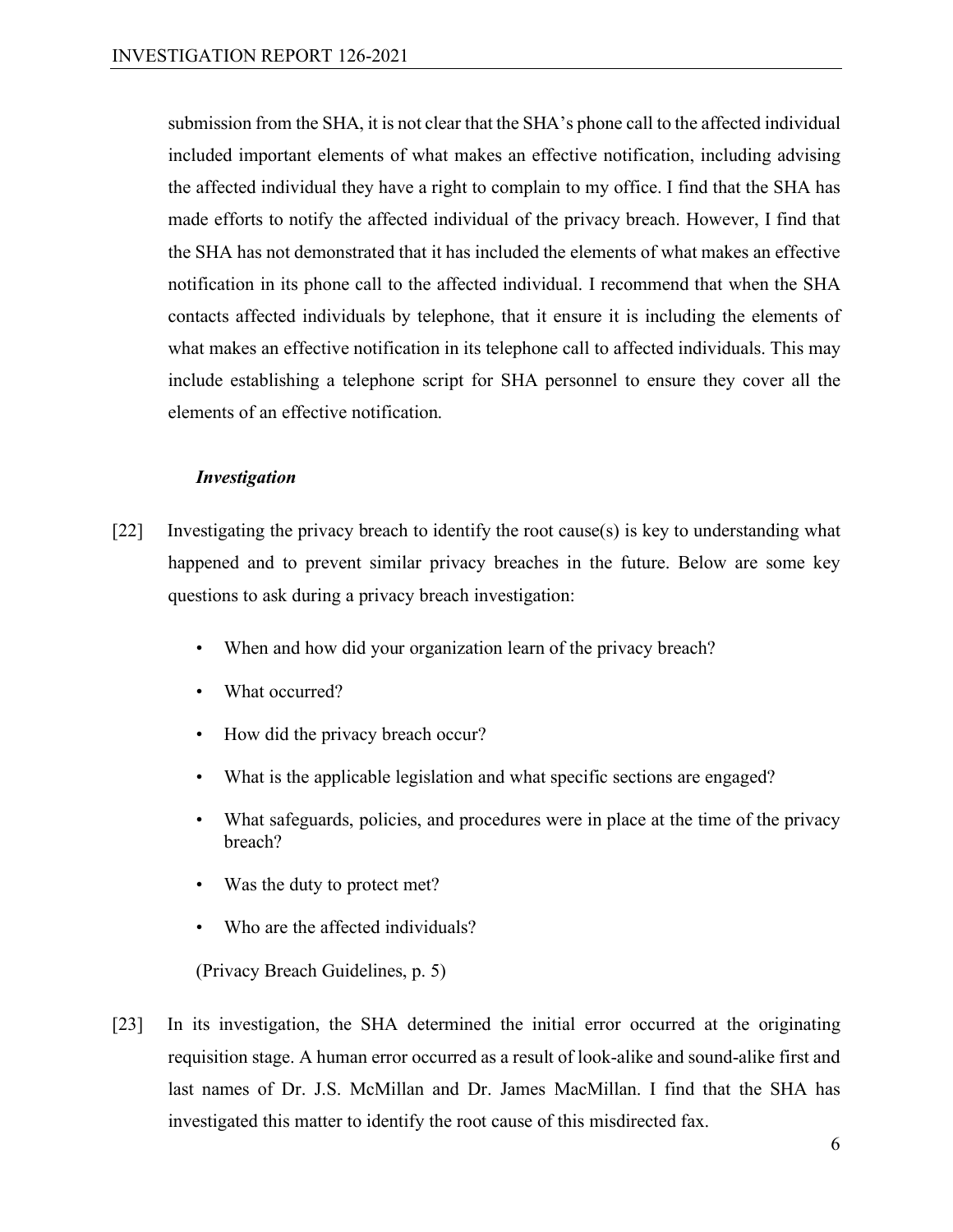- [24] I note that this error is not a one-off mistake. In my office's [Investigation Report 045-2021](https://oipc.sk.ca/assets/hipa-investigation_045-2021.pdf)  [et al.,](https://oipc.sk.ca/assets/hipa-investigation_045-2021.pdf) my office described two cases ("Category 1, Case  $\#3$ " and "Category 4, Case  $\#2$ ") where digital requisitions at COVID-2019 testing sites were filled out incorrectly. In those two cases in Investigation Report 045-2021 et al., Dr. J.S. McMillan's name was also mixed-up for Dr. James MacMillan. My office recommended that SHA design and implement a solution (or solutions) that reduces data entry errors. This could include the computer system prompting staff to double-check data if a patient's location does not match the location of the physician. In response to this recommendation, the SHA indicated it "will work on change management and data quality strategy to reduce data entry errors."
- [25] As I noted in Investigation Report 045-2021 et al., systems that rely on its users to be on their best and most alert behaviour at all times will fail. Humans will continue to commit human errors. However, we must design systems to help its users to minimize errors and achieve the intended outcomes. SHA's response to my office's recommendation in Investigation Report 045-2021 et al. acknowledges the importance of reducing such errors.
- [26] I recommend that the SHA prioritize designing and implementing solutions to reduce data entry errors. I recommend that the SHA provide quarterly updates to my office until the implementation of solutions is complete.

#### *Prevention*

- [27] Prevention is perhaps one of the most important steps. A privacy breach cannot be undone, but a trustee can learn from one and improve its practices. To avoid future breaches, the trustee should formulate a prevention plan. Some changes that are needed may have revealed themselves during the investigation phase. For example, deficient policies or procedures, a weakness in the system, a lack of accountability measures or a lack of training.
- [28] In this case, the SHA noted that the "confirmation of correct provider needs to be ensured". It noted that its work standard entitled, "Physician Naming Convention ADT System"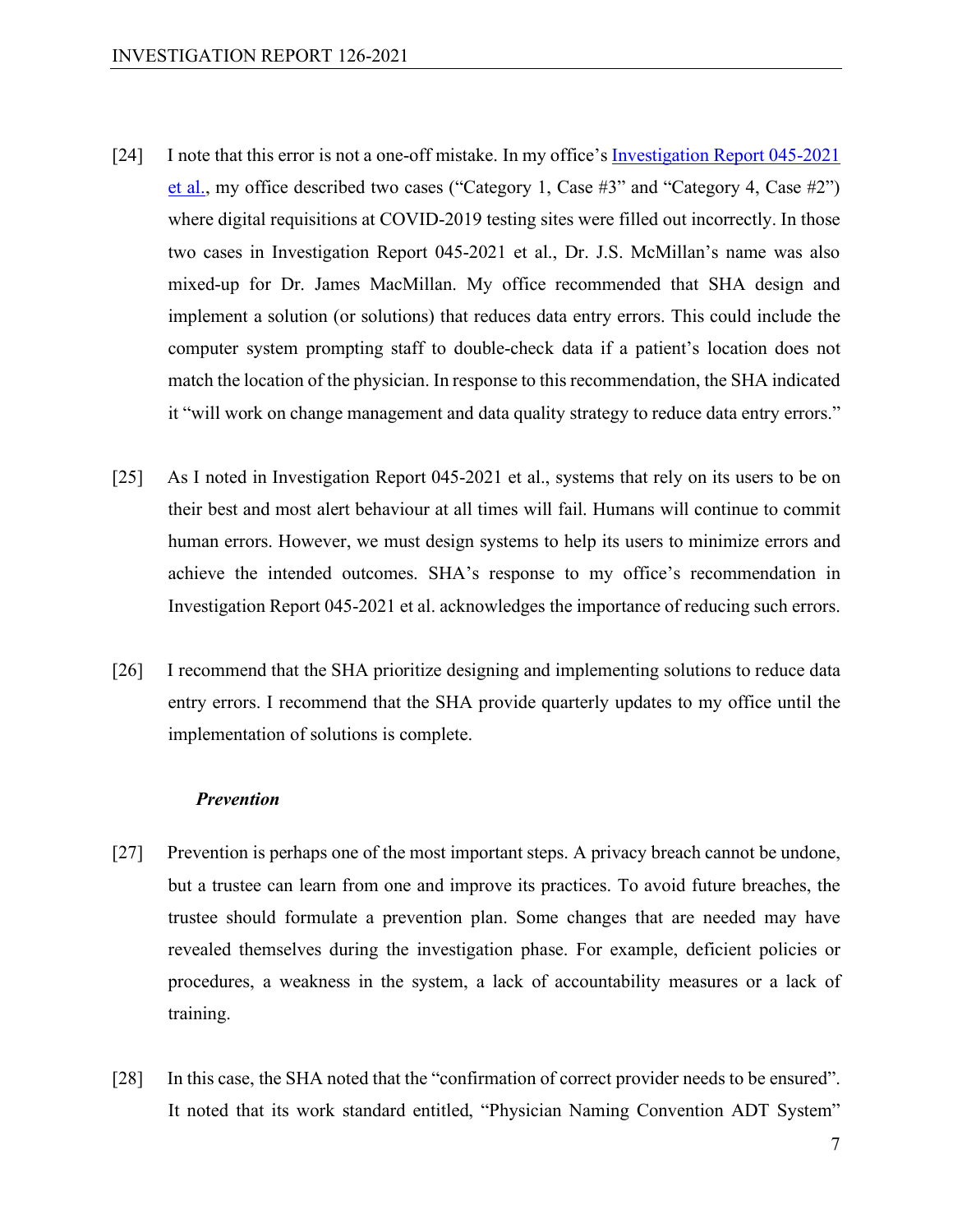regarding carbon copying family physicians instructs employees to enter a full name and does not allow nicknames or abbreviations. It also requires the employee to verify the information with the patient. I find that such a work standard is helpful, but it still relies on its users being on their best and most alert behaviour. As such, I find that the SHA has not implemented a sufficient prevention strategy. I recommend that the SHA come up with a strategy to ensure its systems reflect its work standard by testing to ensure its users are indeed entering full names and that users are verifying information with the patient.

#### **III FINDINGS**

- [29] I find that HIPA is engaged and that I have jurisdiction to investigate this matter.
- [30] I find that a privacy breach has occurred.
- [31] I find that the privacy breach has been contained.
- [32] I find that the SHA has made efforts to notify the affected individual of the privacy breach.
- [33] I find that the SHA has not demonstrated that it has included the elements of what makes an effective notification in its phone call to the affected individual.
- [34] I find that the SHA has investigated this matter to identify the root cause of this misdirected fax.
- [35] I find that the SHA's work standard entitled, "Physician Naming Convention ADT System" is helpful, but it still relies on users being their best and most behaviour at all times.
- [36] I find that the SHA has not implemented a sufficient prevention strategy.